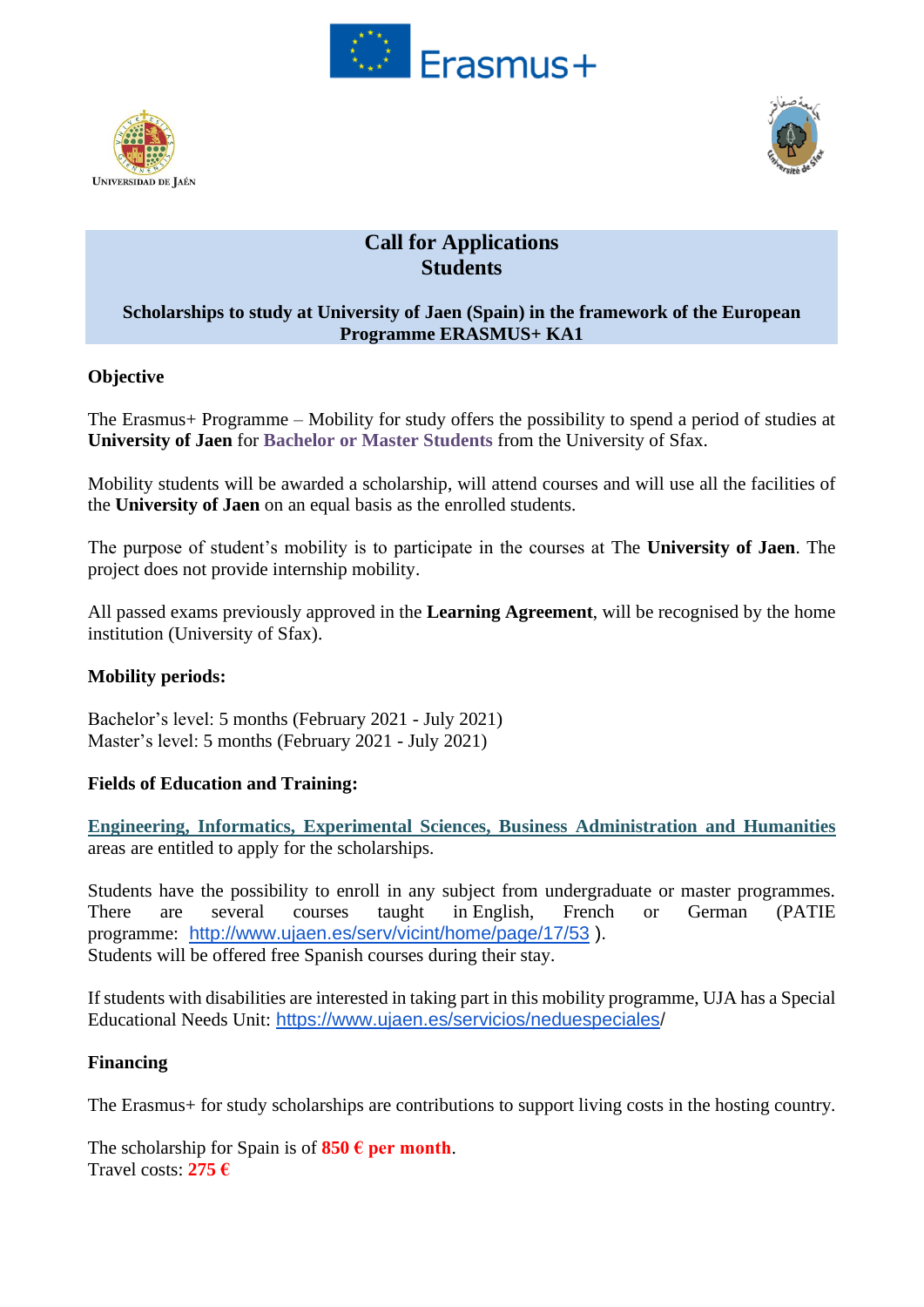





# **Conditions and procedures**

### *General conditions for admittance*

The candidate student must be enrolled at the University of Sfax that signed the Inter Institutional Agreement within the framework of Erasmus + Programme, with The **University of Jaen**.

The student must be **preselected** and **nominated** by the University of Sfax

### **Qualification Procedure**

Students of Bachelor and Master Degrees only (obligatory)

English – spoken and written skills minimum of B1 level

Grade point average (obligatory)

The Erasmus+ mobilities are awarded following these criteria: 40% academic results, 40% language competences and 20% motivation letter.

ADDITIONAL CRITERIA i.e: membership in science clubs or associations, participation in conferences and other mobility programmes etc. (it is up to the sending institution to include the criteria or not)

In the case of students who fulfil the criteria at the same level, special attention will be given to disadvantaged students from poor socio-economic background

### **Application Procedures**

- Passport copy
- A copy of Bachelor degree (for master and PhD students)
- A copy of Master degree (for PhD students)
- Knowledge of English  $(B1 B2)$  & Spanish
- All Transcript of Records **(from the Bac)**
- Curriculum Vitae (European CV Europass)
- Motivation letter
- Proof of registration in the home university
- Learning Agreement (See annex)

# **All documents in Arabic should be translated into English language.**

Learning agreement must be signed and approved by: Director of Studies or Head of Department

To apply for this opportunity, please send your applications (in one pdf file) to **[icm@usf.tn](mailto:icm@usf.tn)**